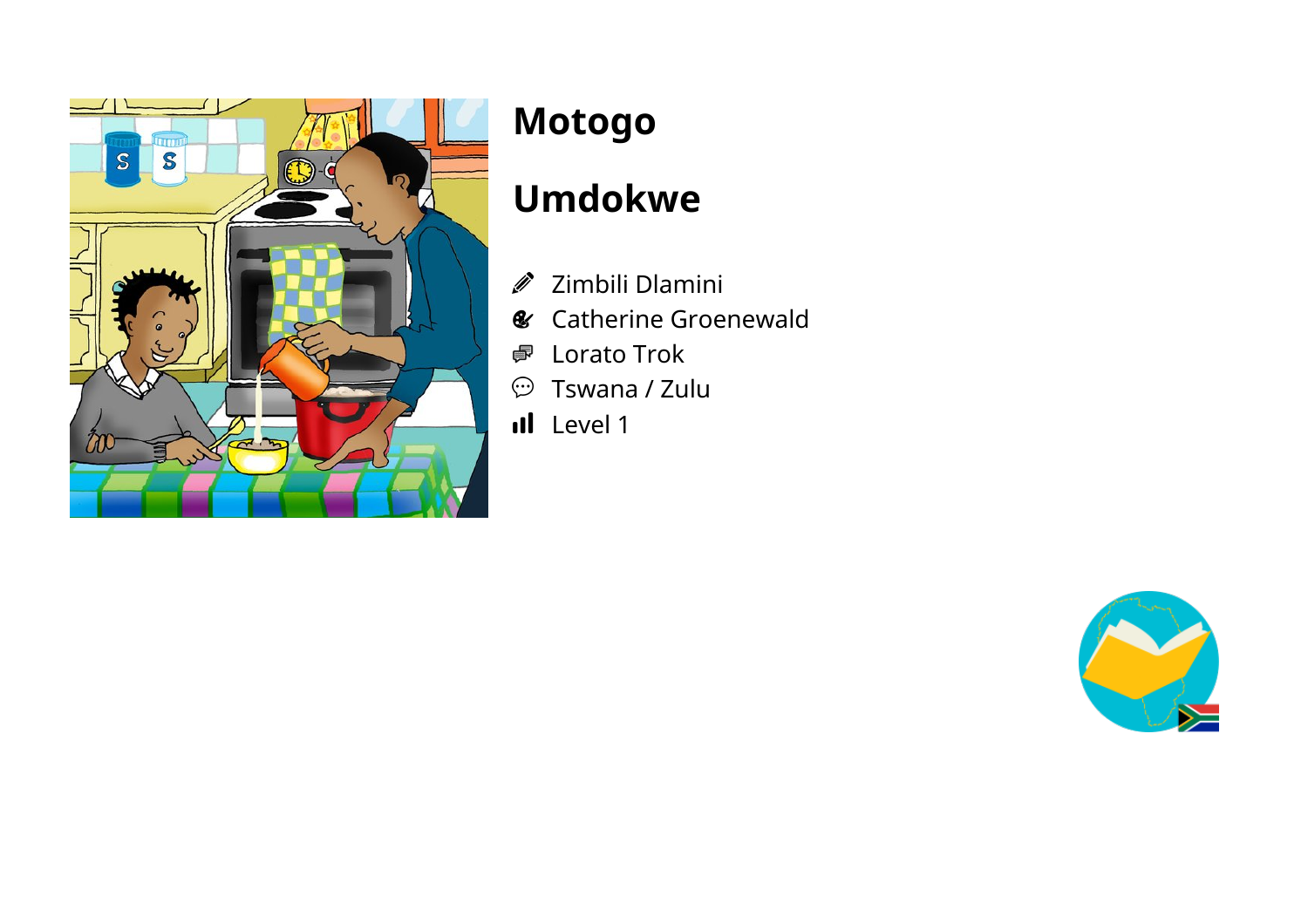

Lebo o ipaakanyetsa go ya sekolong.

• • •

UZama uvukile ulungiselela ukuya esikoleni.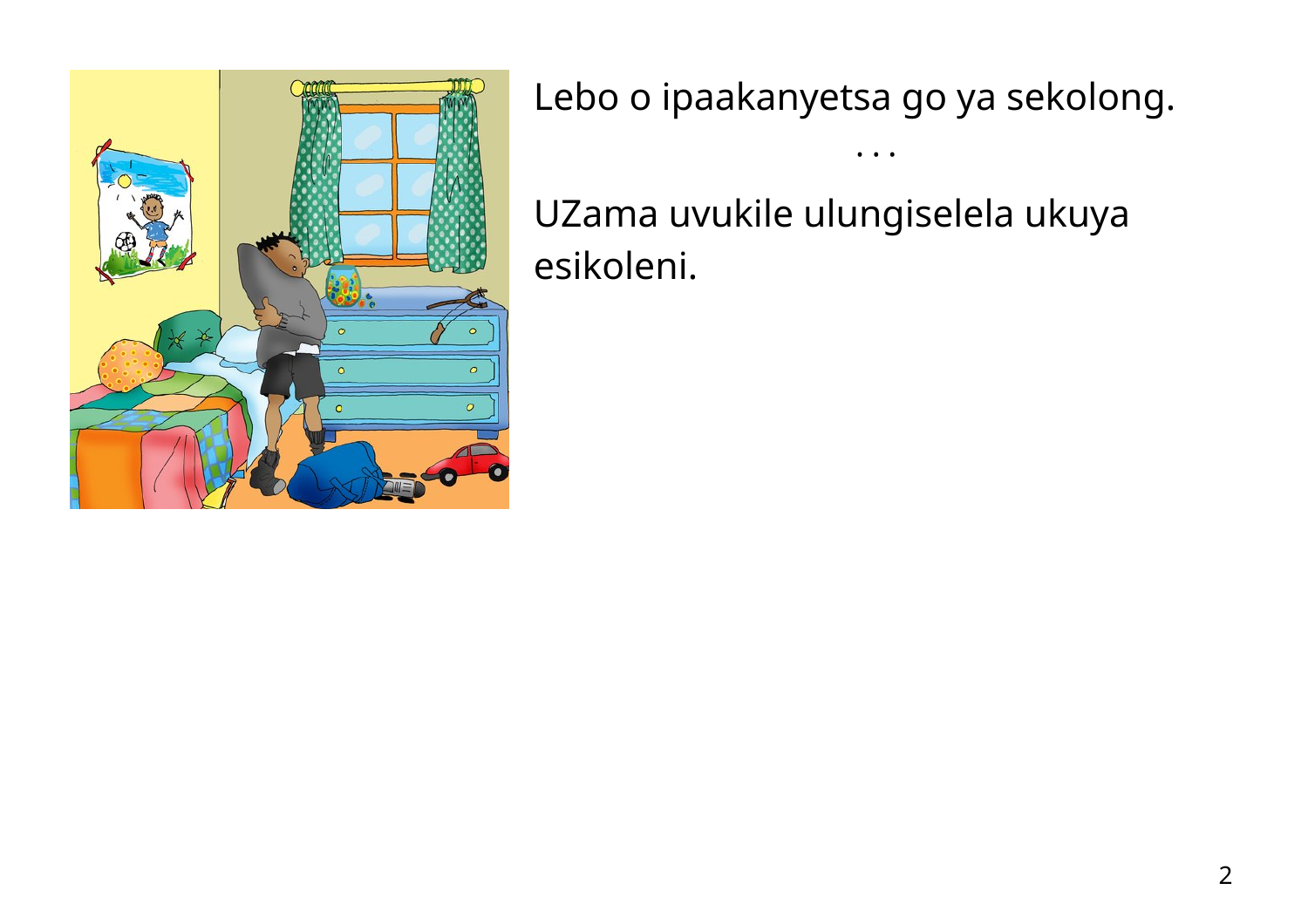

Rre o apaya motogo gore re fitlhole.

Uyacabanga ukuthi ngubaba ozomphekela umdokwe.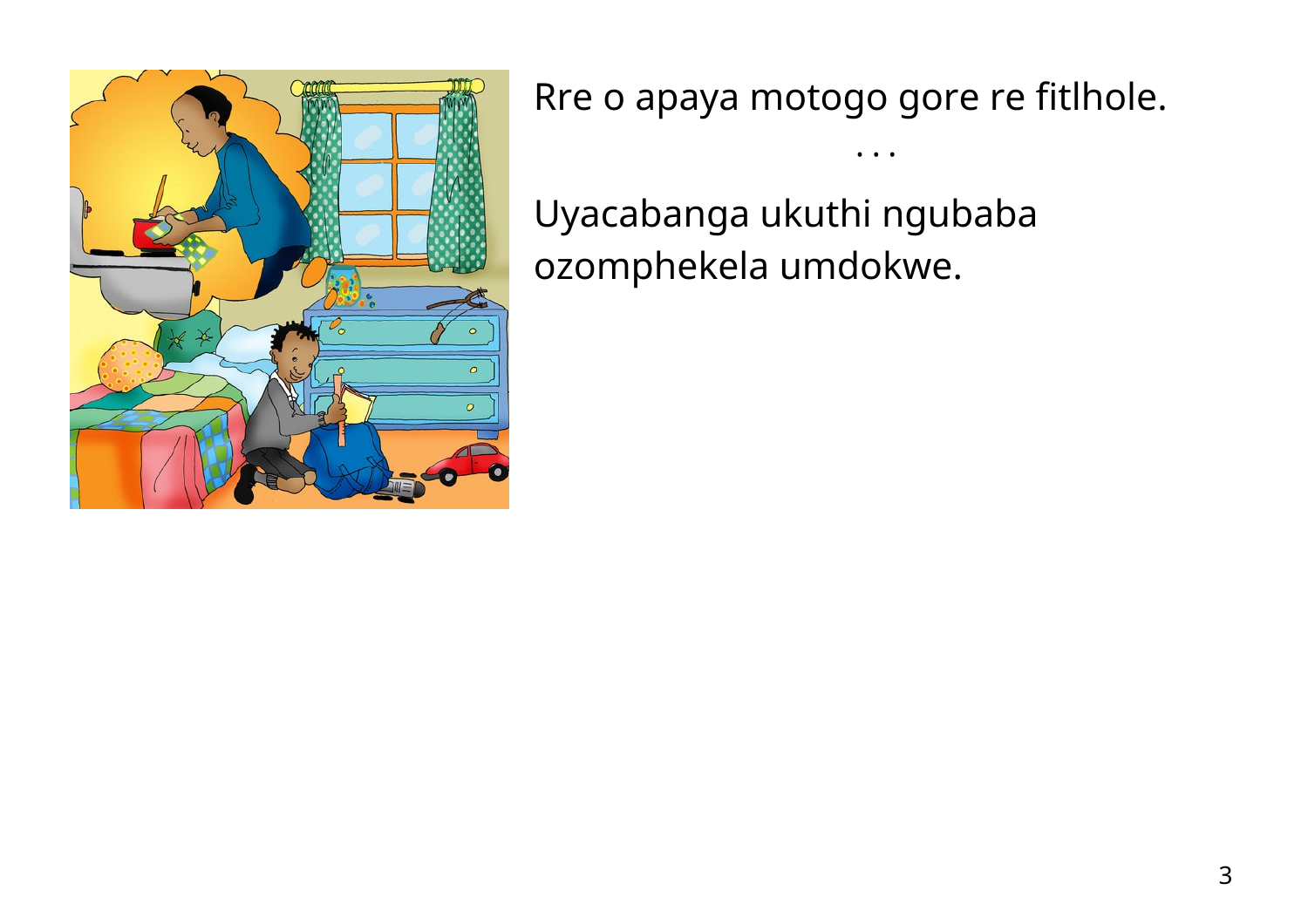

"Mme o apaya motogo o o monate!" ga rialo Lebo.

Kazi uzobuya nini umama. Umnandi umdokwe kamama.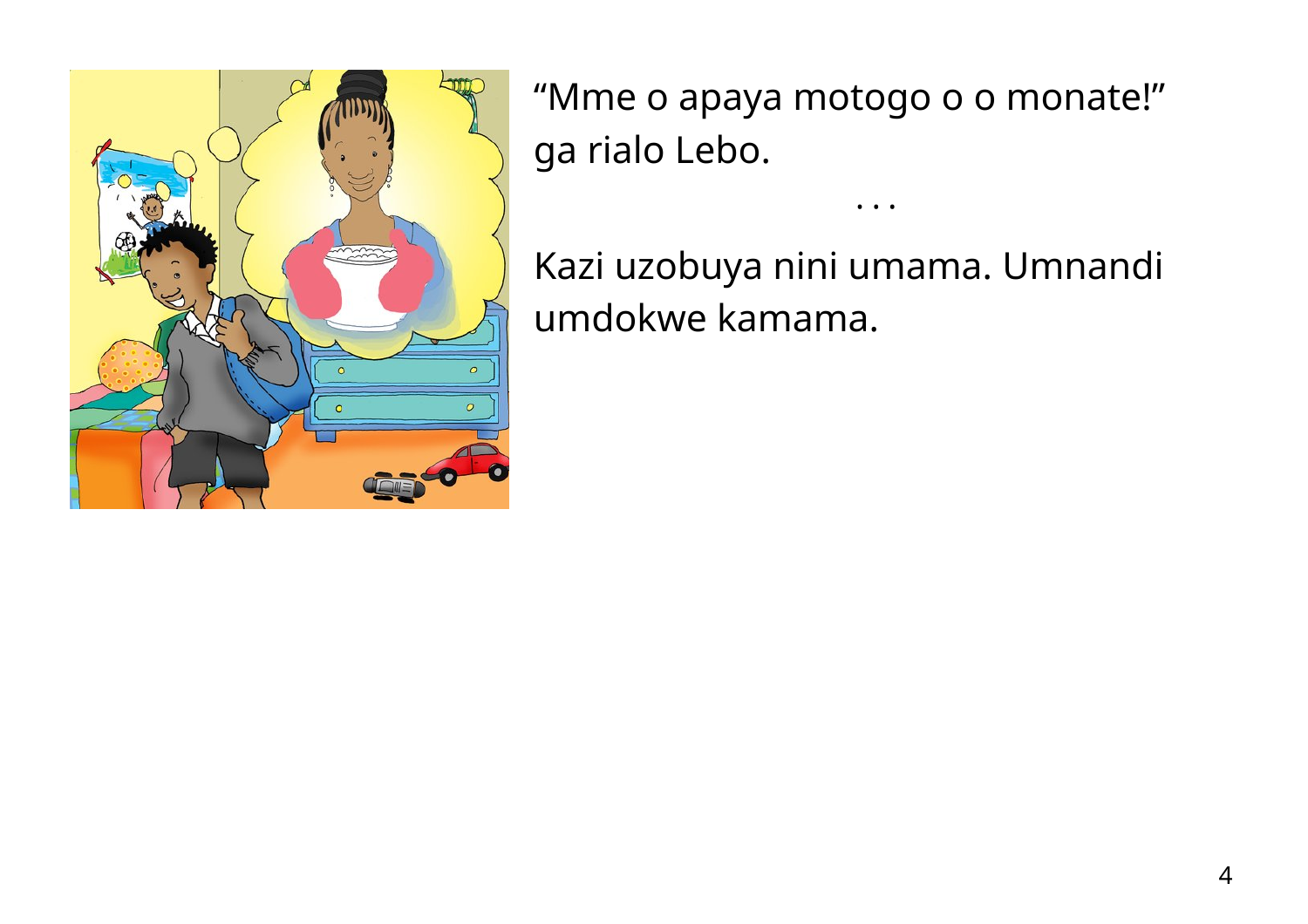

Motogo o fa Lebo maatla kwa sekolong.

• • •

"Futhi unginikeza amandla engiwadingayo esikoleni."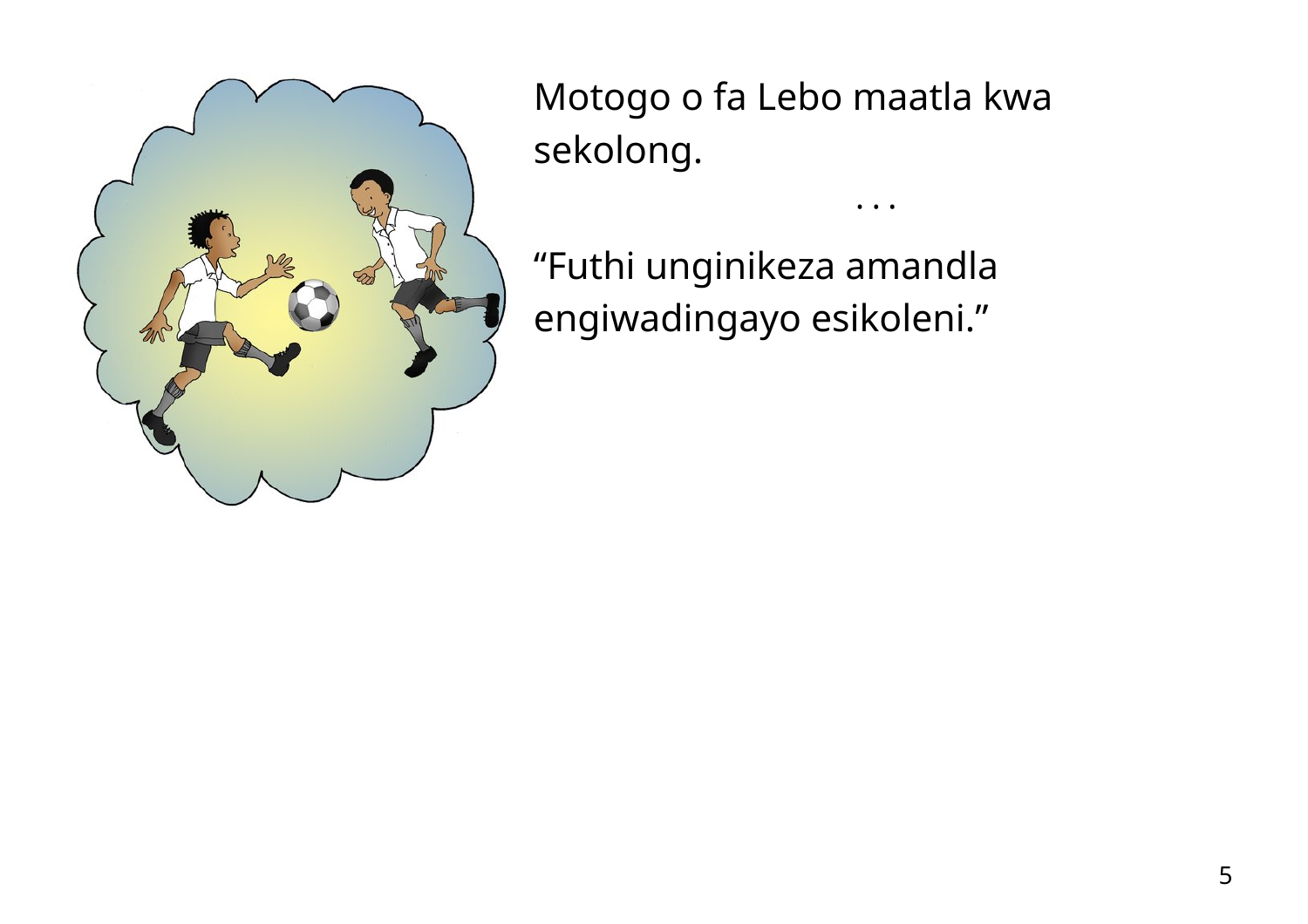

Motogo o butswile.

Umdokwe kababa ulungile.

 $\bullet\quadbullet\quad\bullet$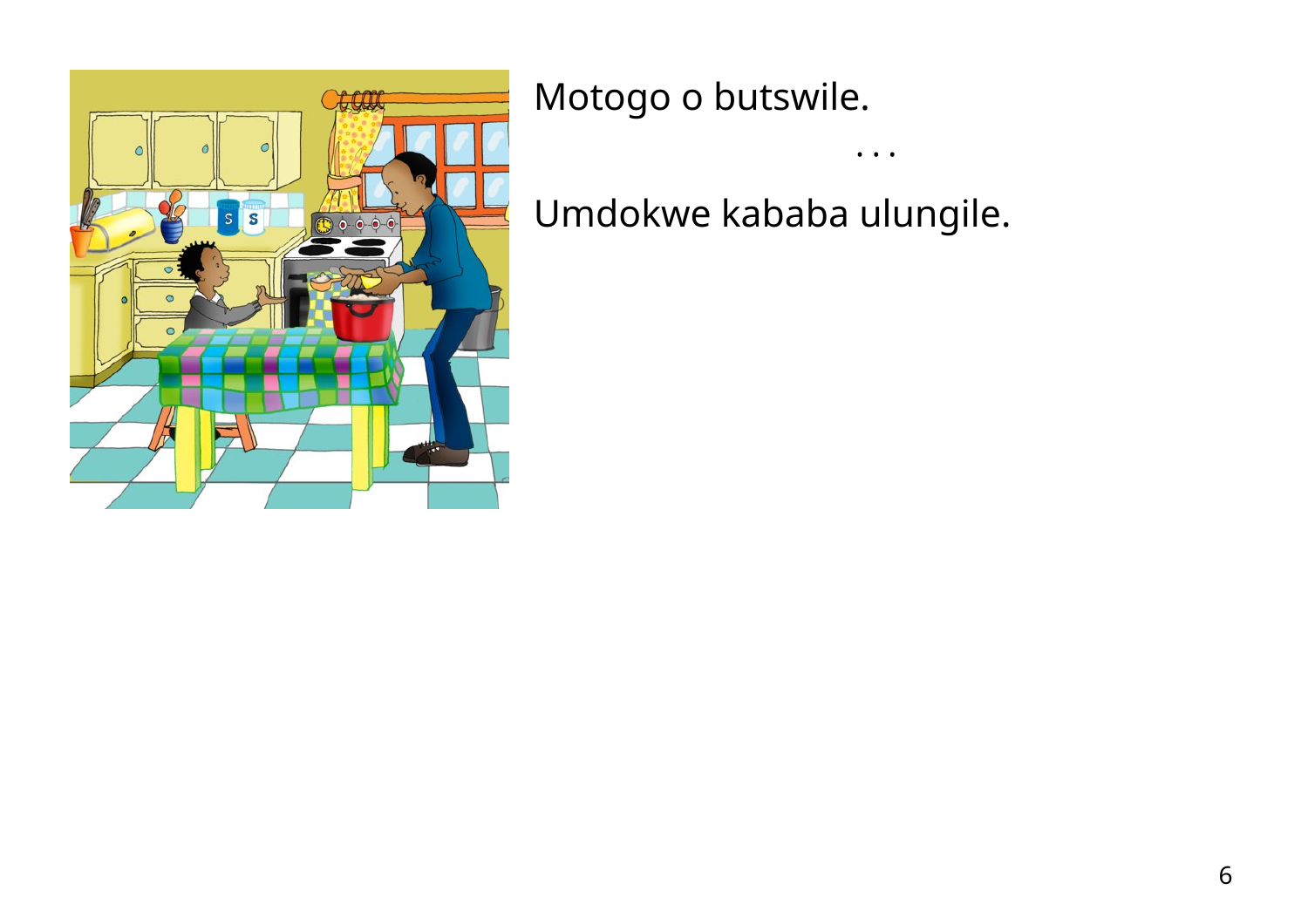

Rre o tshela mašwi, ka lerato.

Ubaba uthela ubisi ngothando.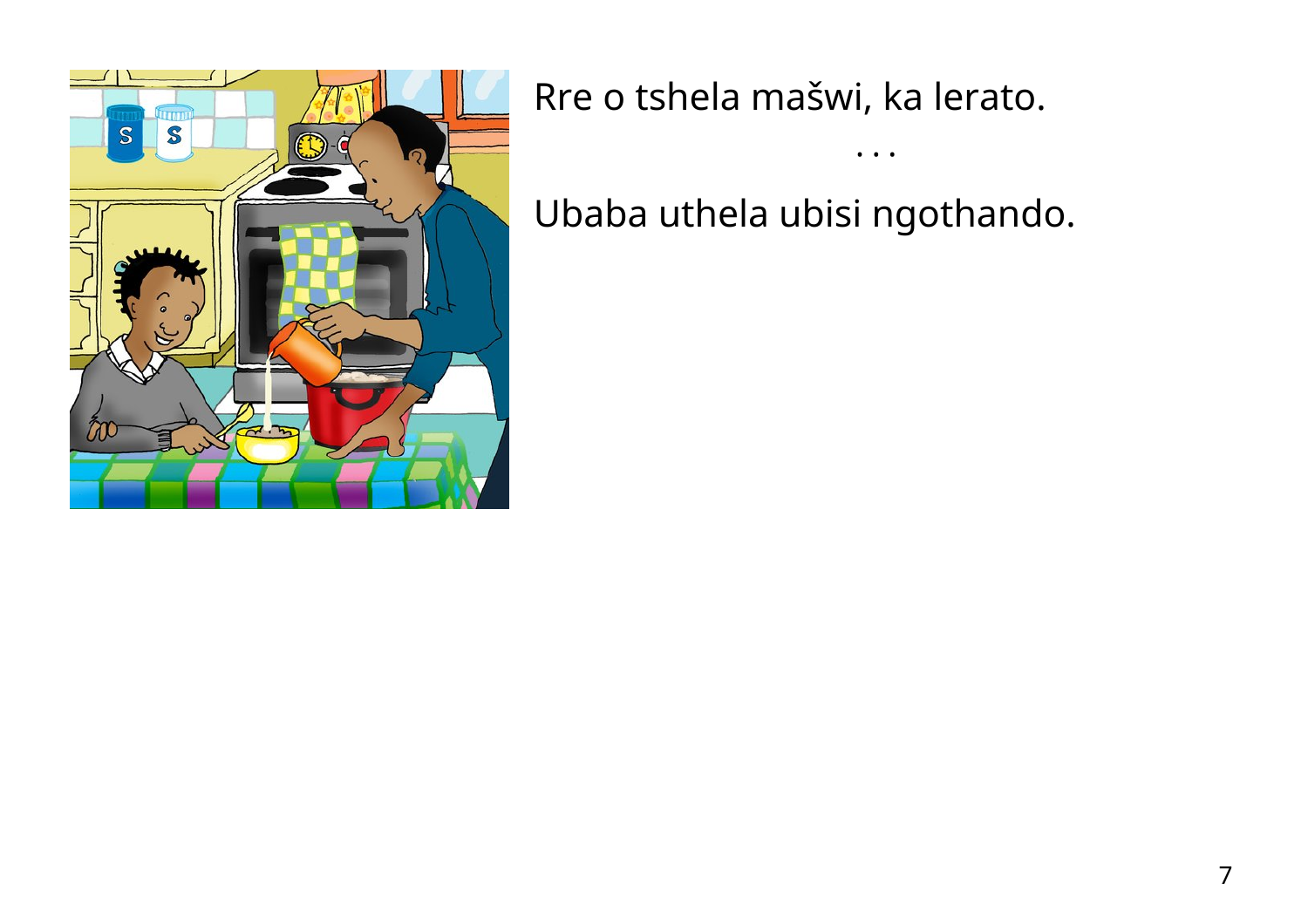

"Rra, ke akanya gore motogo o o tlhoka sukiri e ntsi," ga rialo Lebo.

"Awumnandanga lo mdokwe! Udinga ushukela."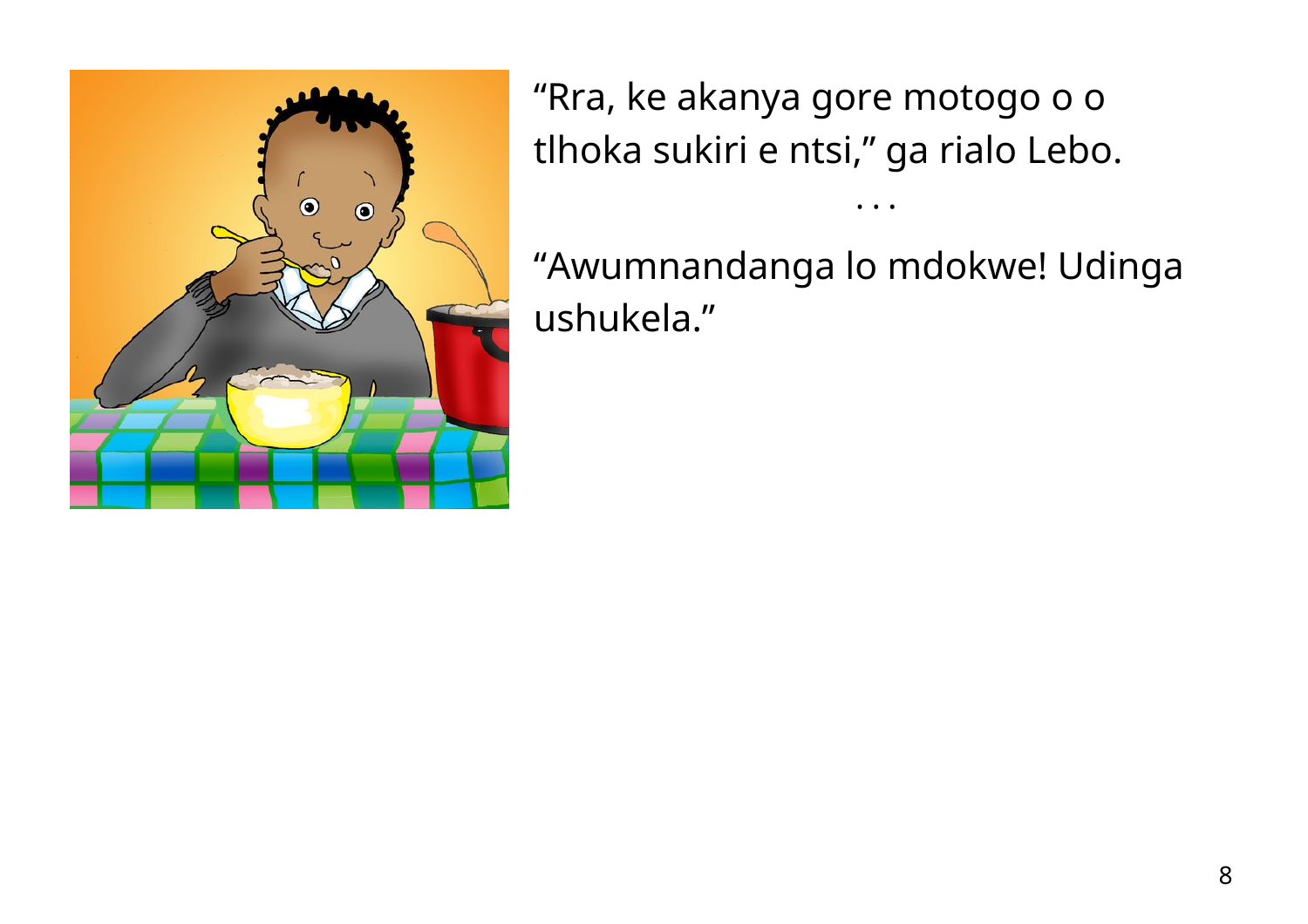

"Motogo wa ga mme o monate go feta wa ga rre, " Lebo a akanya.

• • •

Uyacabanga futhi uZama, "Ukube bekungumama, ngabe umnandi lo mdokwe."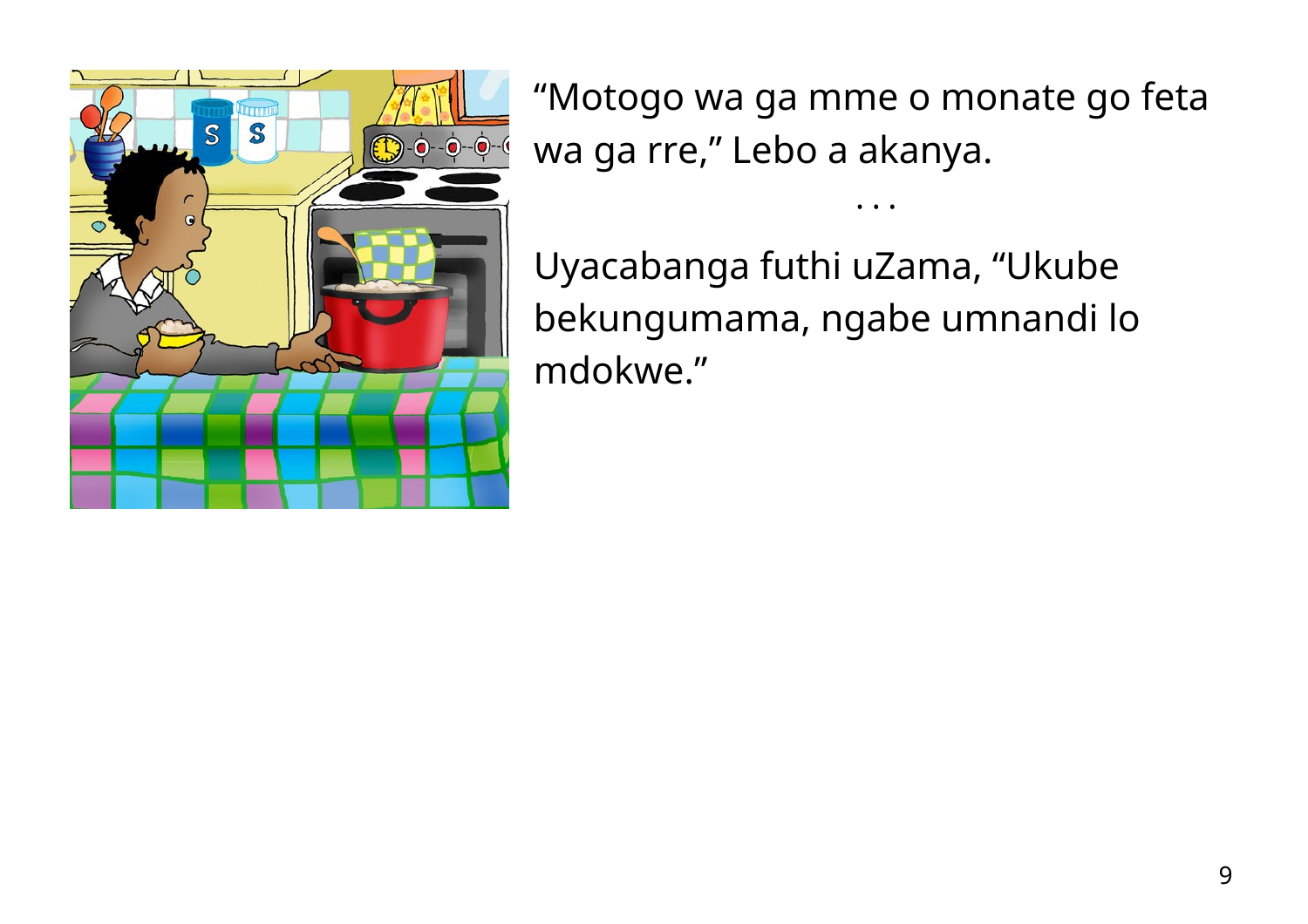

"Rre, ke kopa o mphe sukiri e nngwe gape, " Lebo a kopa.

• • •

UZama ucela ushukela kubaba.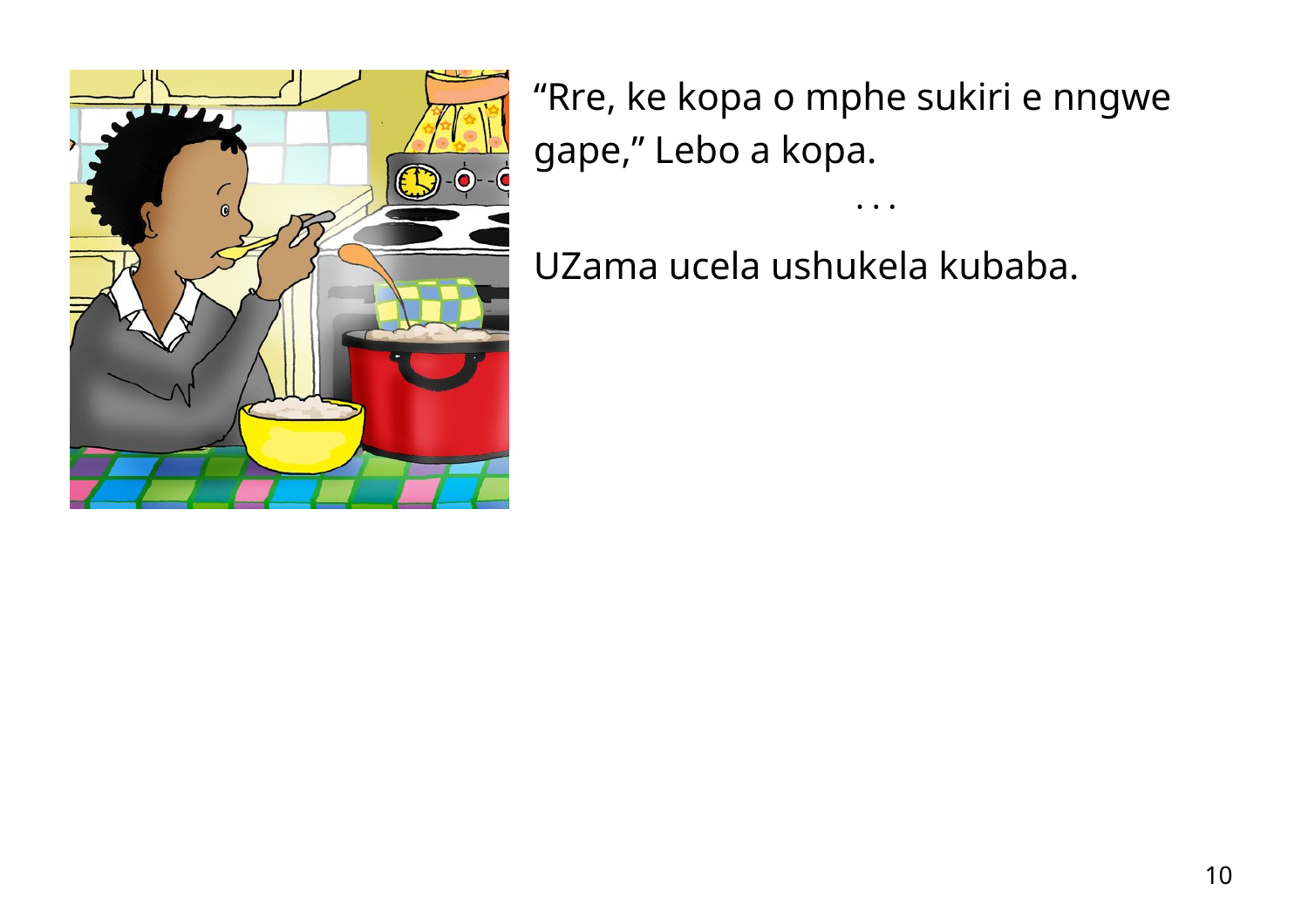

Rre o fa Lebo sukiri gape.

Ubaba uthela ushukela.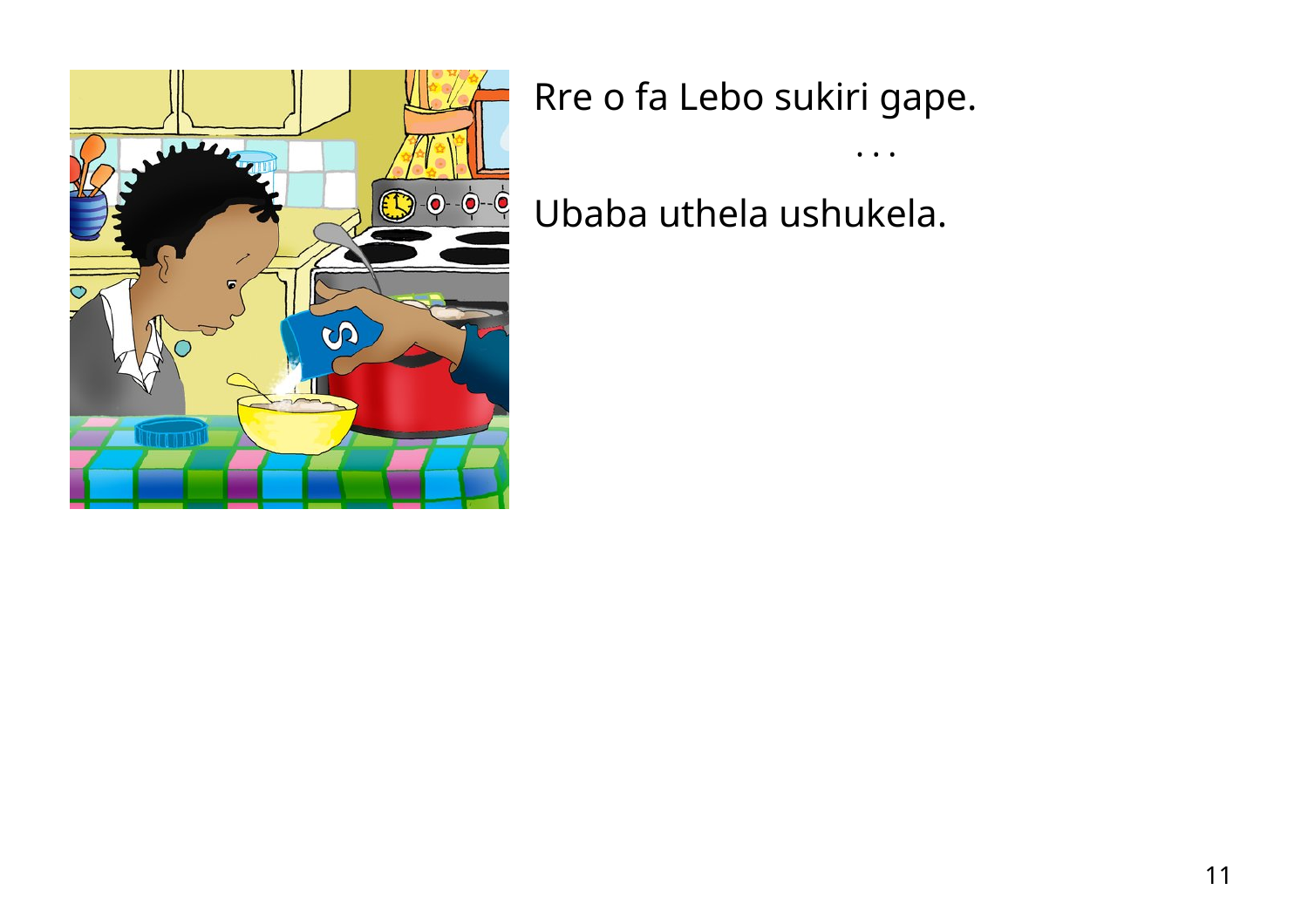

"Iyo! Rre! O tshetse letswai mo motogong wa me!"

"Wu! Baba! Uthele usawoti!"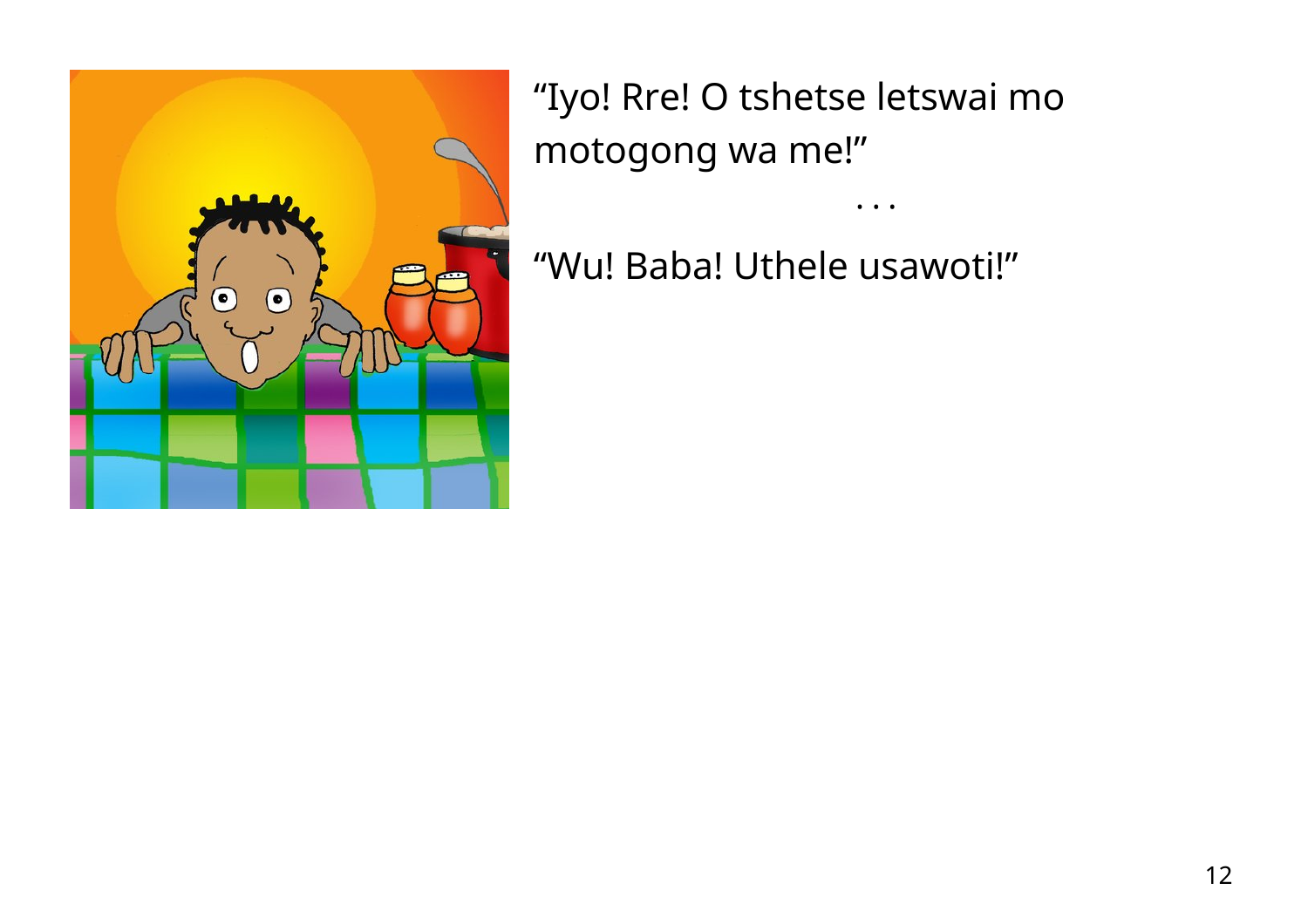

"Rre, mme o tlile go boela leng gae?" Lebo a botsa.

"Baba, ubuya nini umama?"